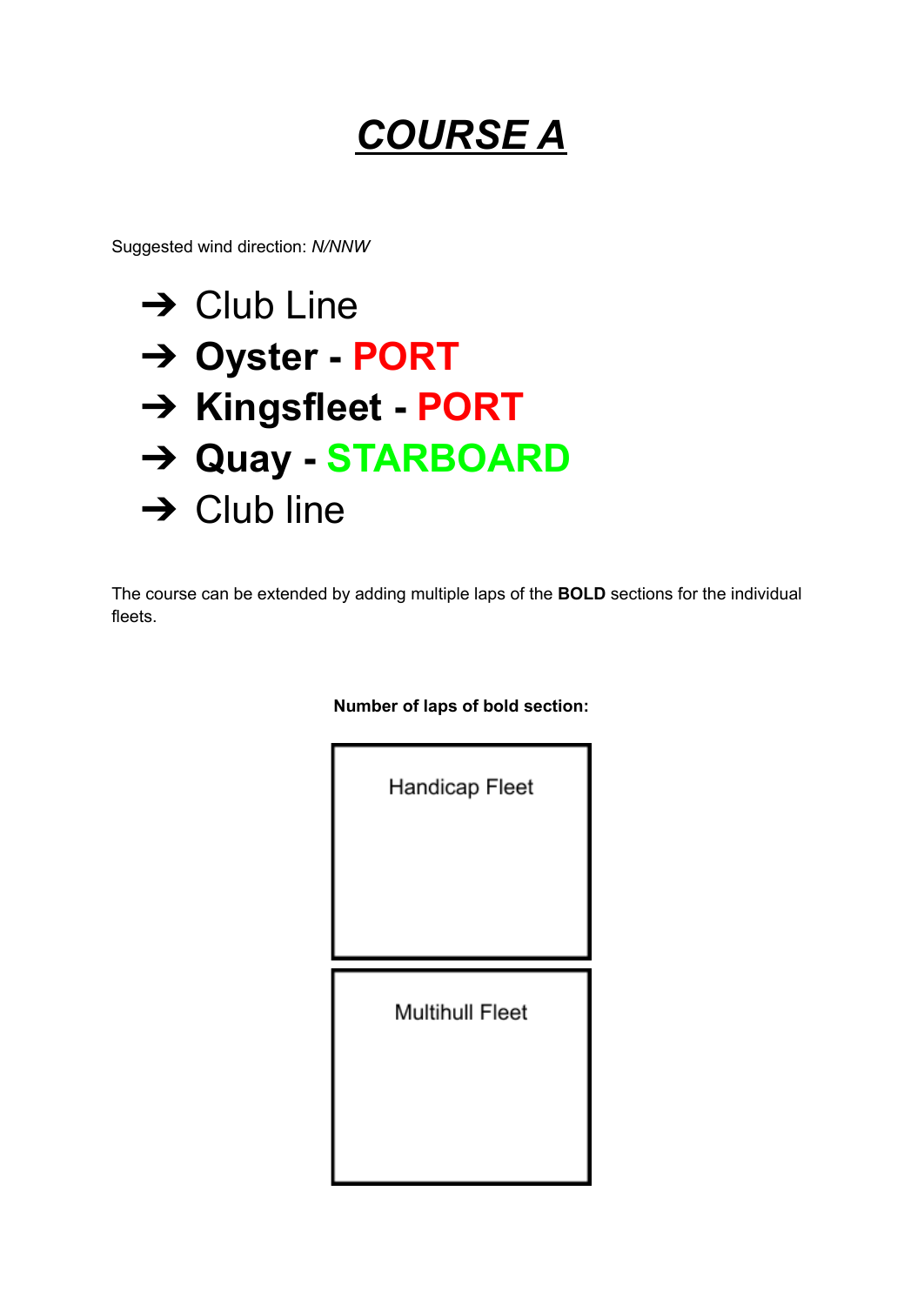### *COURSE B*

Suggested wind direction: *NNE*

# $\rightarrow$  Club Line ➔ **Kingsfleet - STARBOARD** ➔ **Oyster - STARBOARD** ➔ **Quay - STARBOARD**  $\rightarrow$  Club line

The course can be extended by adding multiple laps of the **BOLD** sections for the individual fleets.

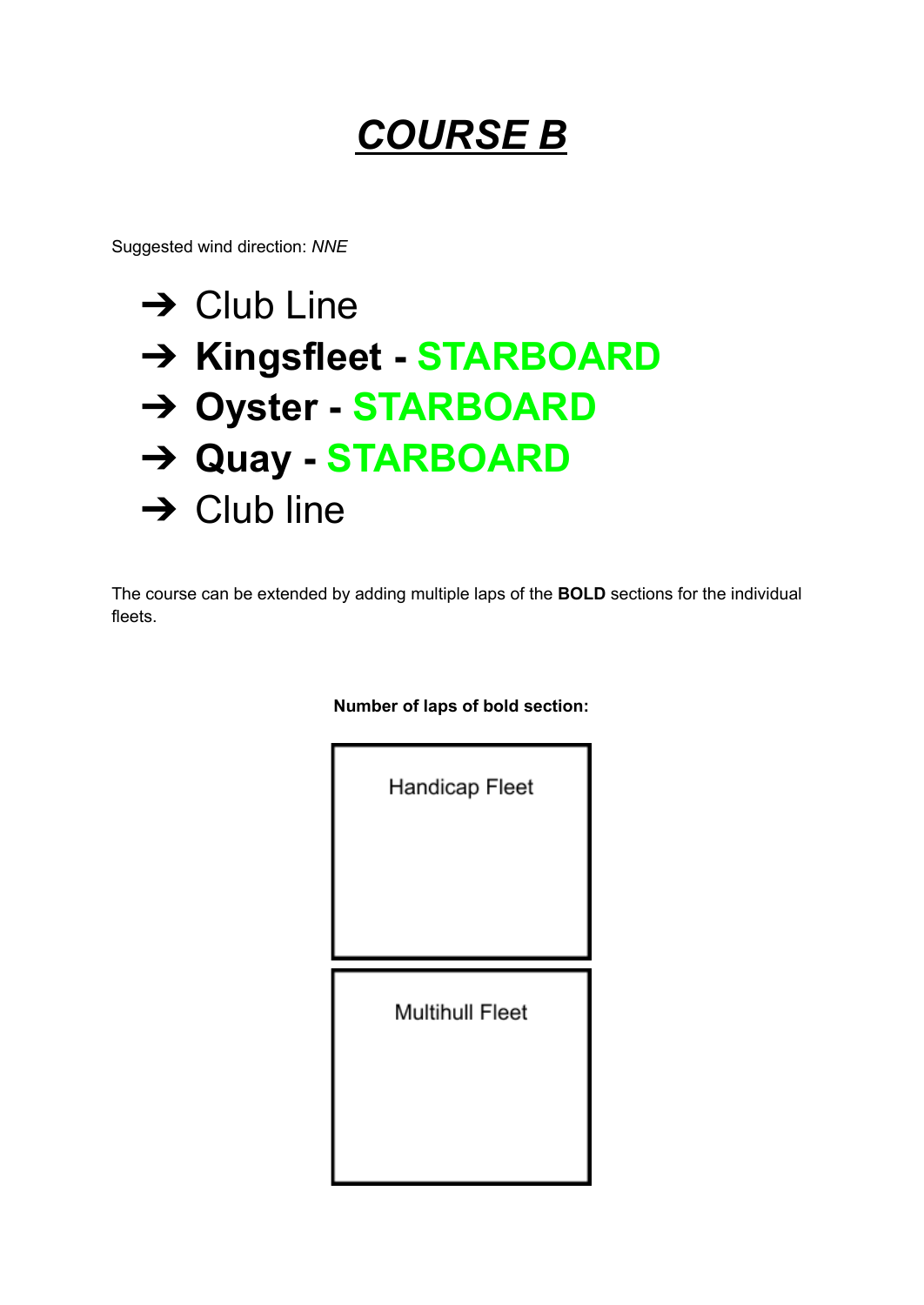## *COURSE C*

Suggested wind direction: *S/SSE*

## $\rightarrow$  Club Line ➔ **Quay - STARBOARD** ➔ **Kingsfleet - STARBOARD** ➔ **Oyster - STARBOARD**  $\rightarrow$  Club line

The course can be extended by adding multiple laps of the **BOLD** sections for the individual fleets.

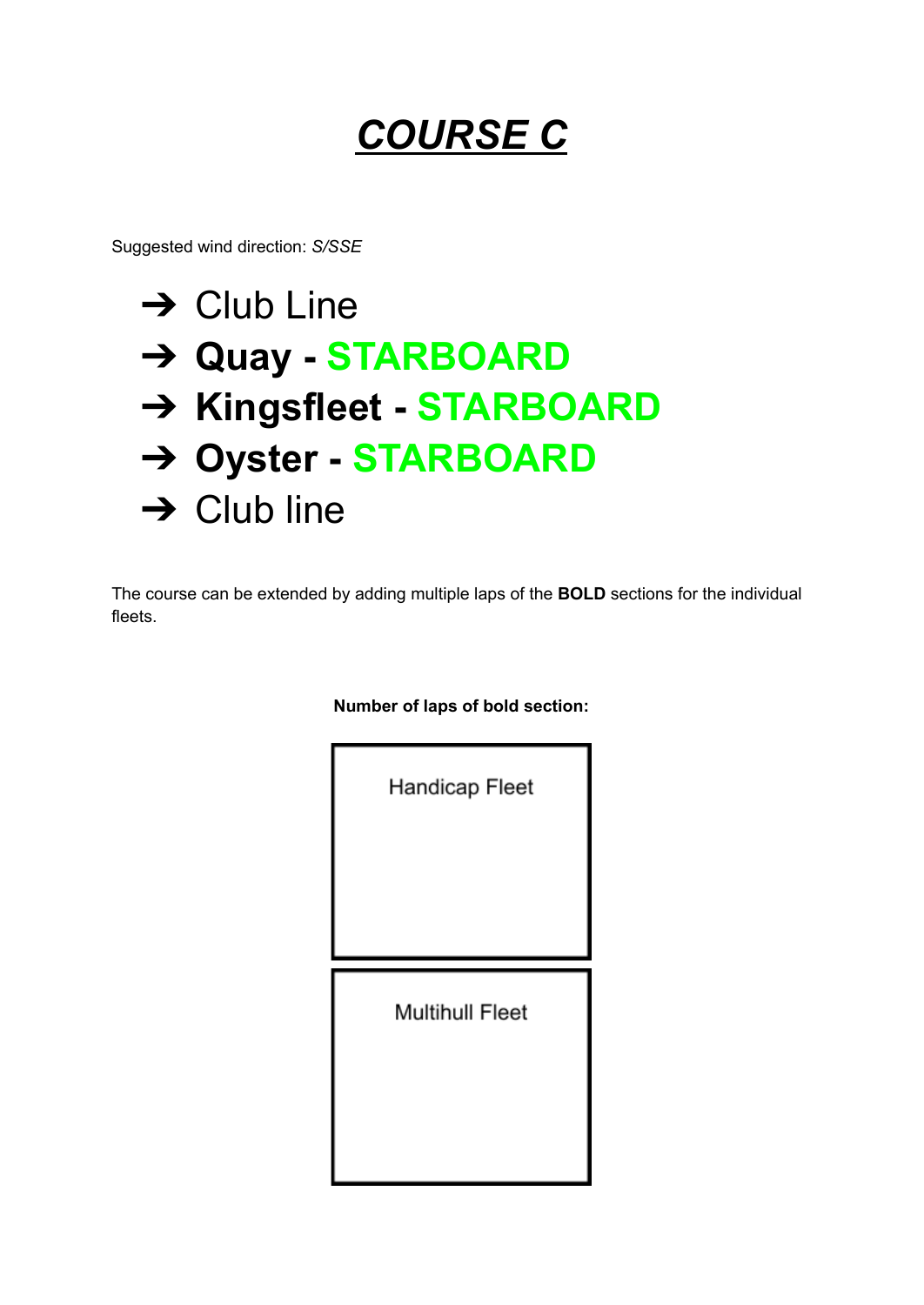### *COURSE D*

Suggested wind direction: *SSW*



The course can be extended by adding multiple laps of the **BOLD** sections for the individual fleets.

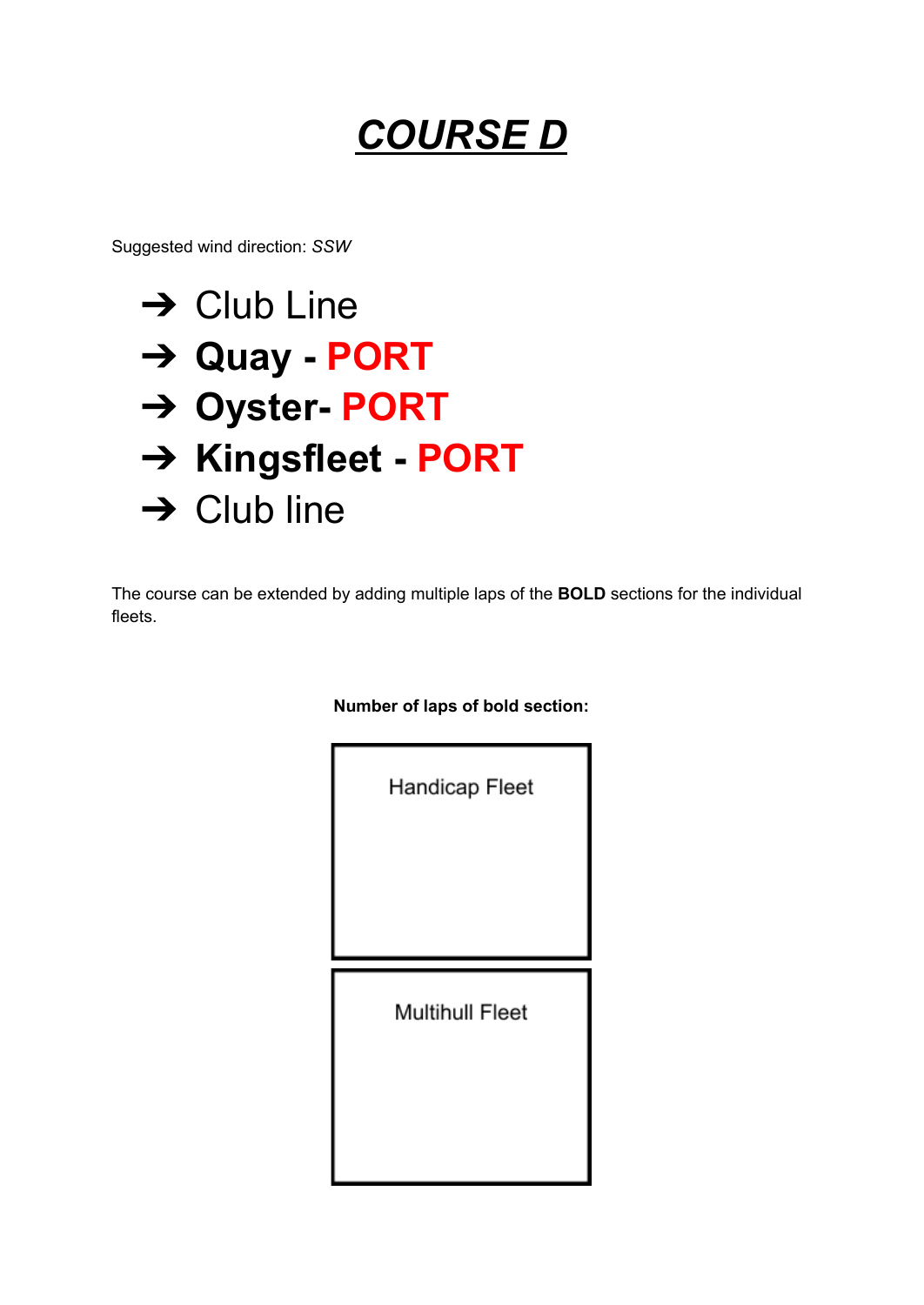### *COURSE E*

Suggested wind direction: *E*

- $\rightarrow$  Club Line
- ➔ **Kingsfleet - STARBOARD**
- ➔ **Perkins - STARBOARD**
- ➔ **Oyster - STARBOARD**
- ➔ **Kingsfleet - STARBOARD**
- ➔ **Oyster - STARBOARD**
- ➔ **Quay - PORT**
- $\rightarrow$  Club line

The course can be extended by adding multiple laps of the **BOLD** sections for the individual fleets.

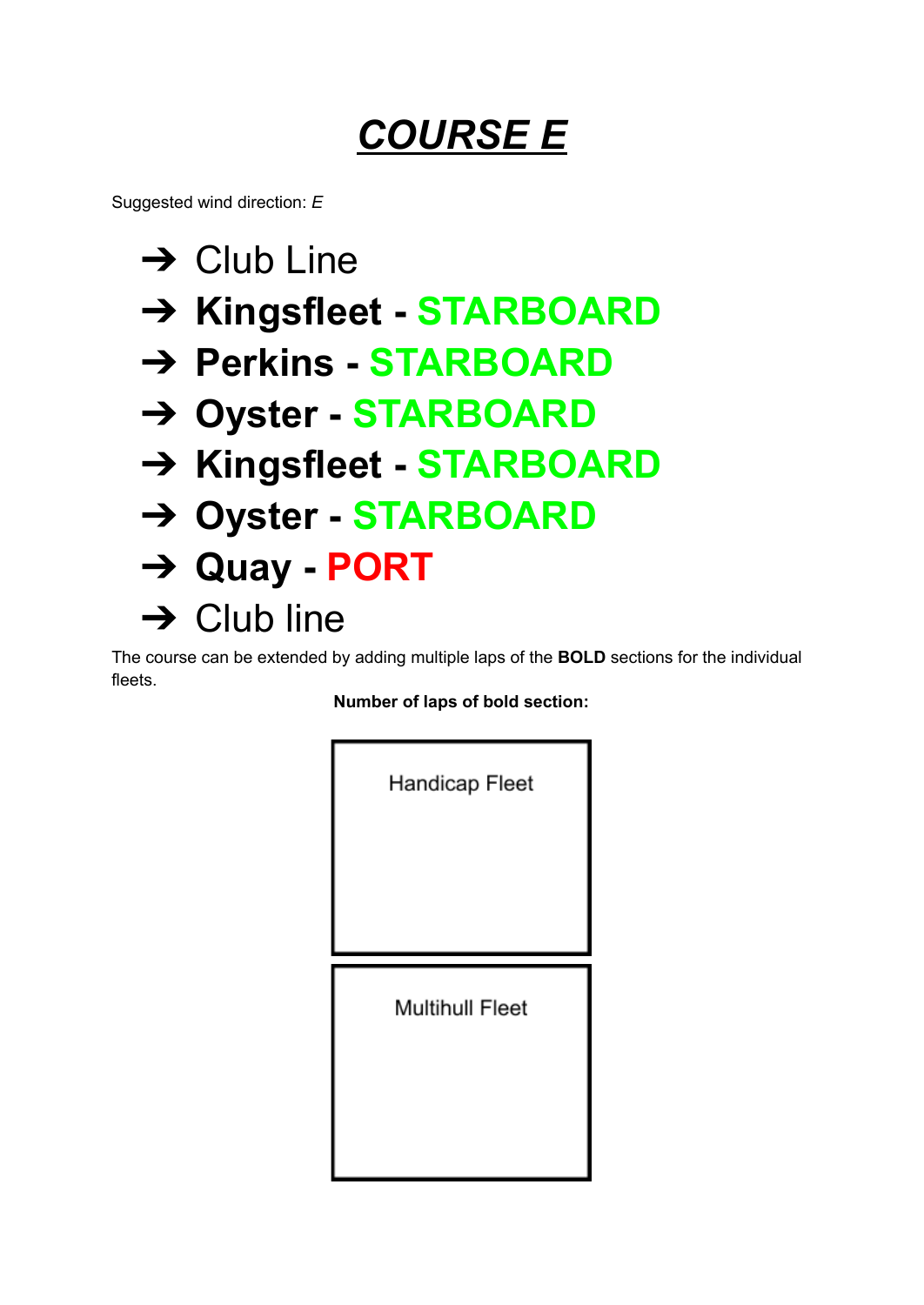## *COURSE F*

Suggested wind direction: *W*

- $\rightarrow$  Club Line
- ➔ **Quay - STARBOARD**
- ➔ **Oyster - PORT**
- ➔ **Kingsfleet - PORT**
- ➔ **Oyster - PORT**
- ➔ **Perkins - PORT**
- ➔ **Kingsfleet - PORT**
- $\rightarrow$  Club line

The course can be extended by adding multiple laps of the **BOLD** sections for the individual fleets.

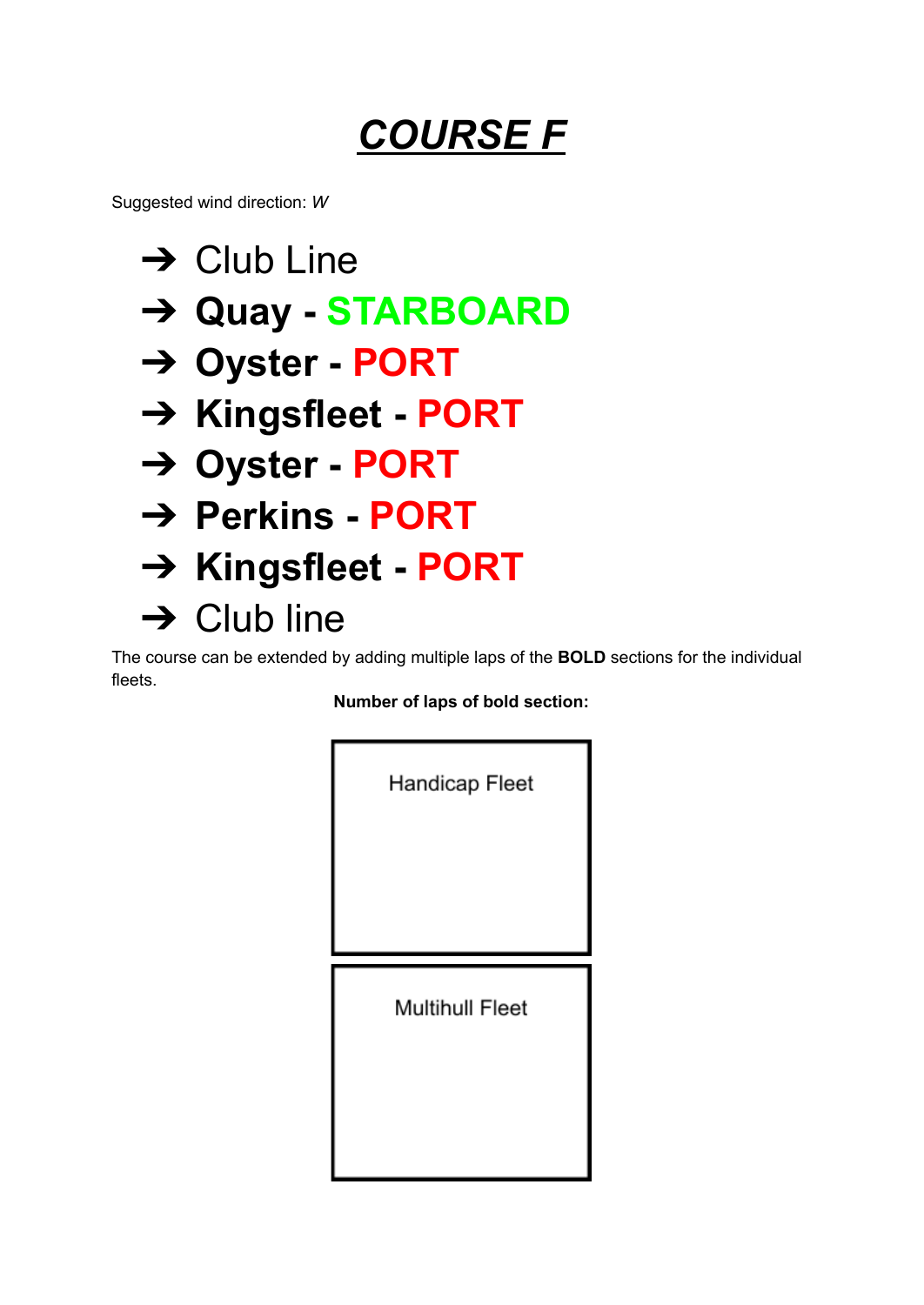### *COURSE G*

Suggested wind direction: *W*

- $\rightarrow$  Club Line
- ➔ **Oyster - PORT**
- ➔ **Perkins - PORT**
- ➔ **Kingsfleet - PORT**
- ➔ Quay **- PORT**
- ➔ Oyster **- PORT**
- $\rightarrow$  Club line

The course can be extended by adding multiple laps of the **BOLD** sections for the individual fleets.

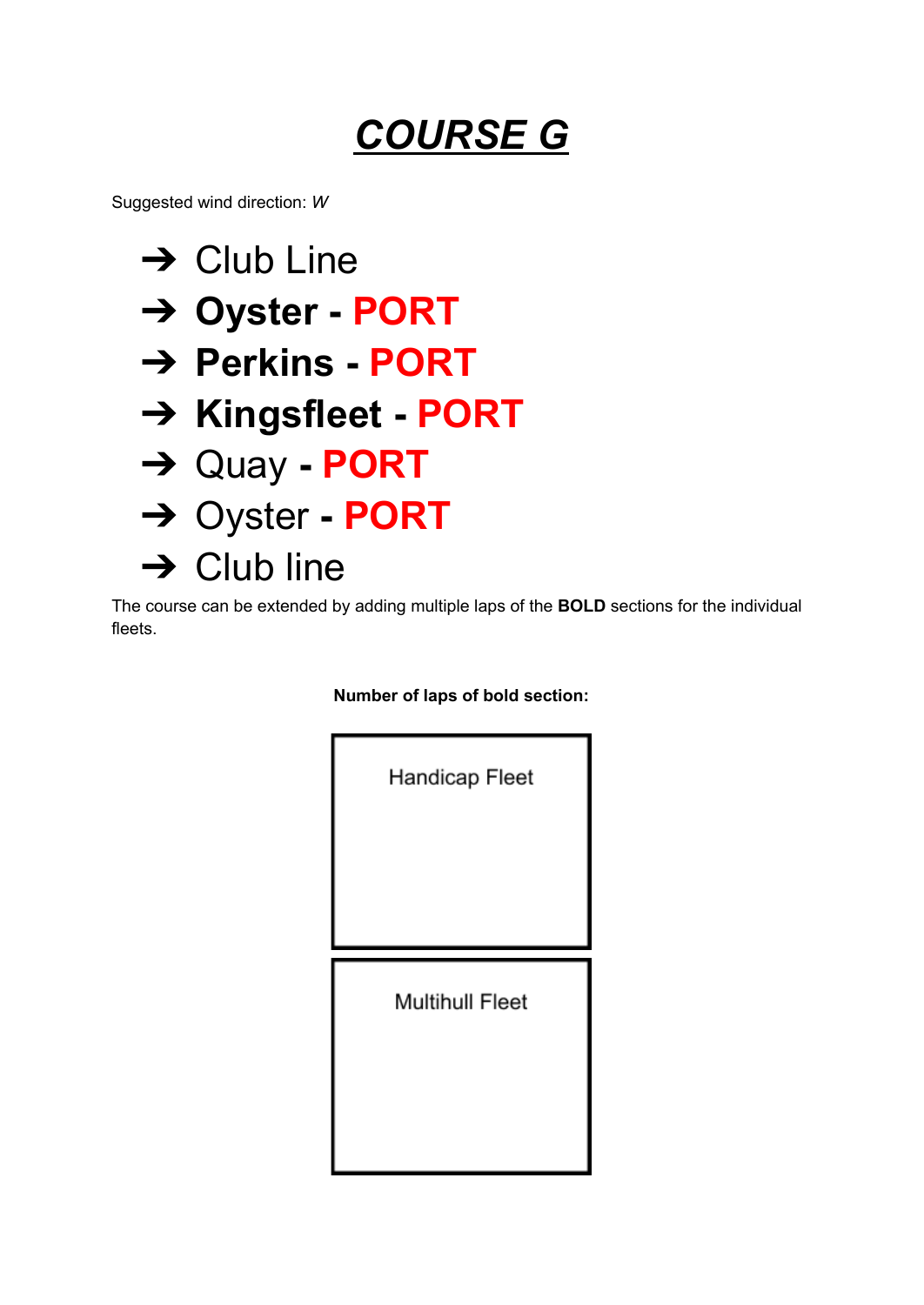## *COURSE H*

Suggested wind direction: *N/NW*

- $\rightarrow$  Club Line
- ➔ Perkins **- PORT**
- ➔ Green Point **- PORT**
- ➔ Perkins **- STARBOARD**
- $\rightarrow$  Club line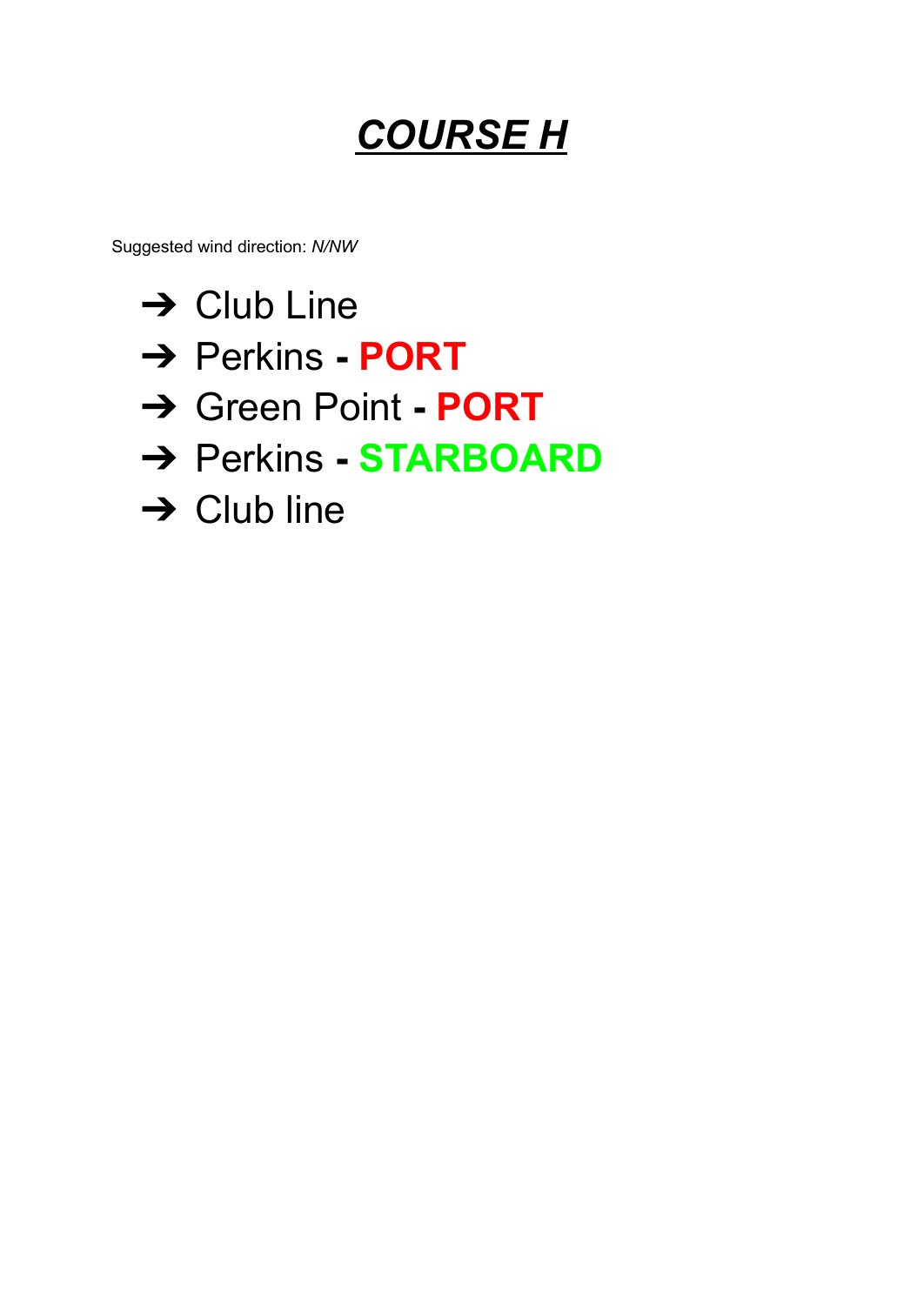## *COURSE I*

Suggested wind direction: *W/NW*

- $\rightarrow$  Club Line
- ➔ Kingsfleet **- STARBOARD**
- ➔ Green Point **- STARBOARD**
- ➔ Oyster **- STARBOARD**
- $\rightarrow$  Club line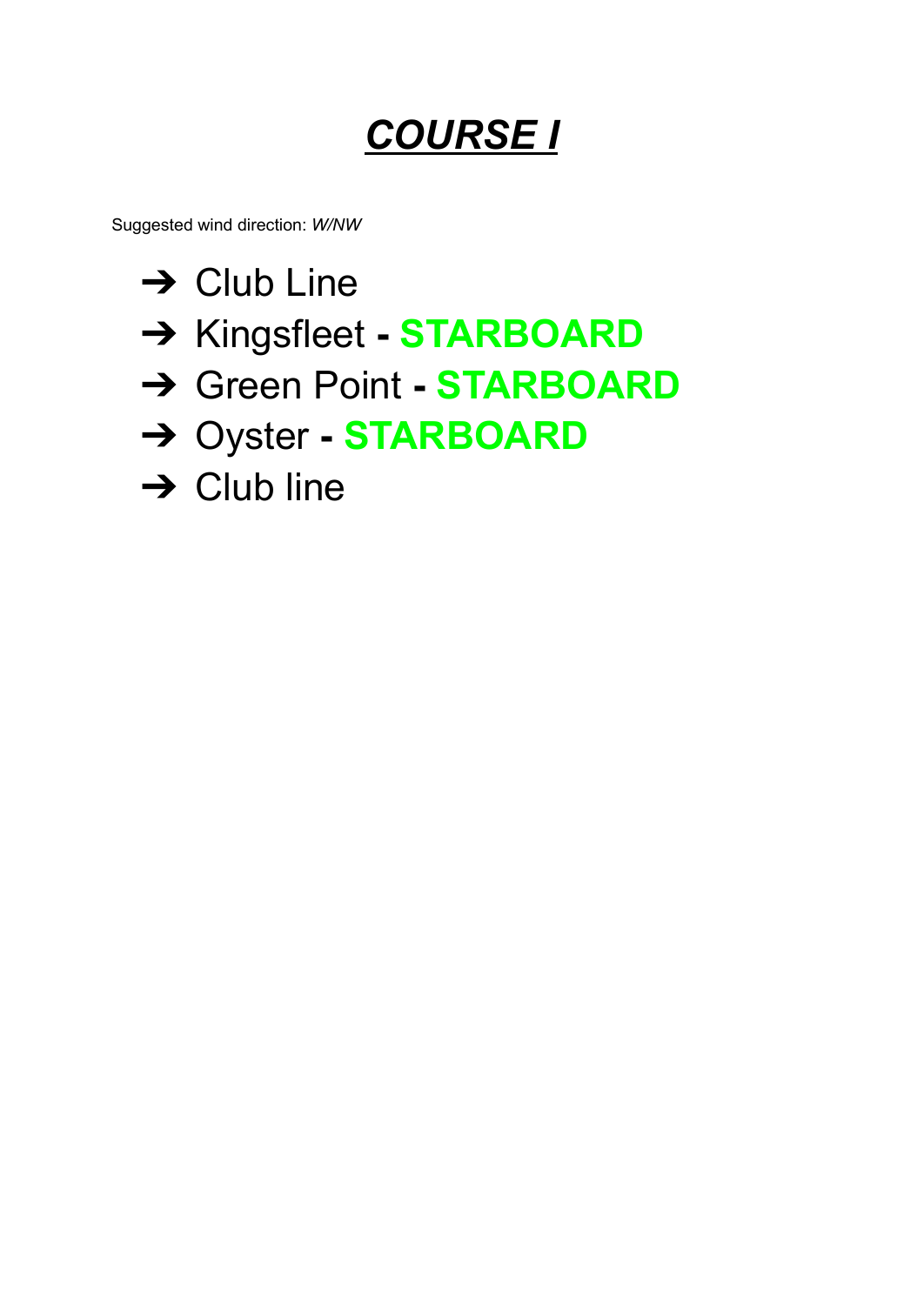## *COURSE J*

Suggested wind direction: NE/*SE*

- $\rightarrow$  Club Line
- ➔ Mid Knoll (Green) **- PORT**
- ➔ Knoll Spit (1st red going out) **- STARBOARD**
- ➔ West Knoll (2nd red going out) **- STARBOARD**
- ➔ **Haven - STARBOARD**
- ➔ **Dip - STARBOARD**
- ➔ Haven **- PORT**
- ➔ West Knoll **- PORT**
- ➔ Knoll Spit **- PORT**
- ➔ Mid Knoll **- STARBOARD**
- $\rightarrow$  Club line

➔

The course can be extended by adding multiple laps of the **BOLD** sections for the individual fleets.

#### **Number of laps of bold section:**

**Multihull Fleet** 

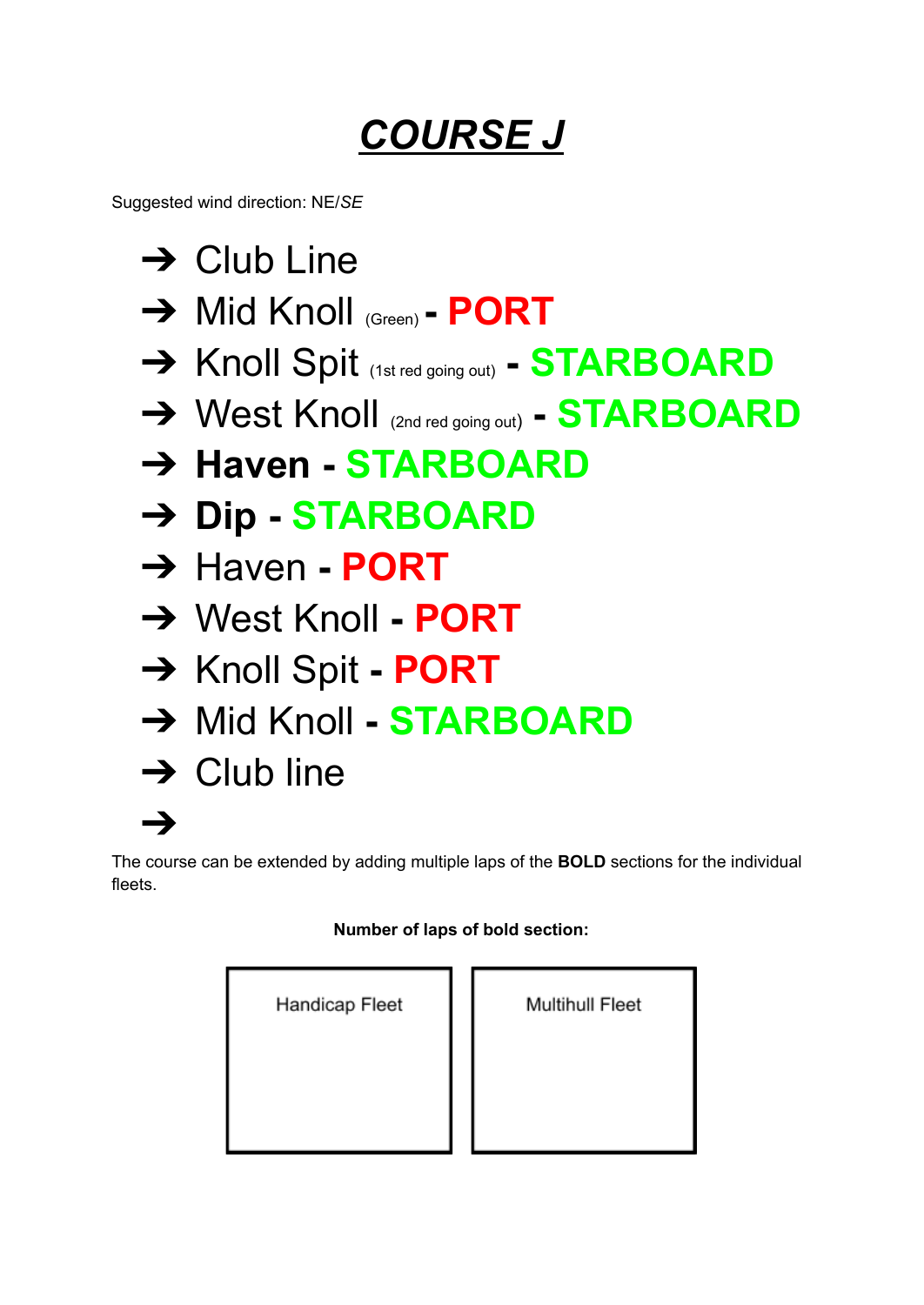## *COURSE K*

Suggested wind direction: *Any*

- $\rightarrow$  Club Line
- ➔ Mid Knoll (Green) **- PORT**
- ➔ Knoll Spit (1st red going out) **- STARBOARD**
- ➔ West Knoll (2nd red going out) **- STARBOARD**
- ➔ Haven **- PORT**
- ➔ **Dip - PORT**
- ➔ **Outer - PORT**
- ➔ **Haven - PORT**
- ➔ West Knoll **- PORT**
- ➔ Knoll Spit **- PORT**
- ➔ Mid Knoll **- STARBOARD**
- $\rightarrow$  Club line

The course can be extended by adding multiple laps of the **BOLD** sections for the individual fleets.

| Handicap Fleet | Multihull Fleet |
|----------------|-----------------|
|                |                 |
|                |                 |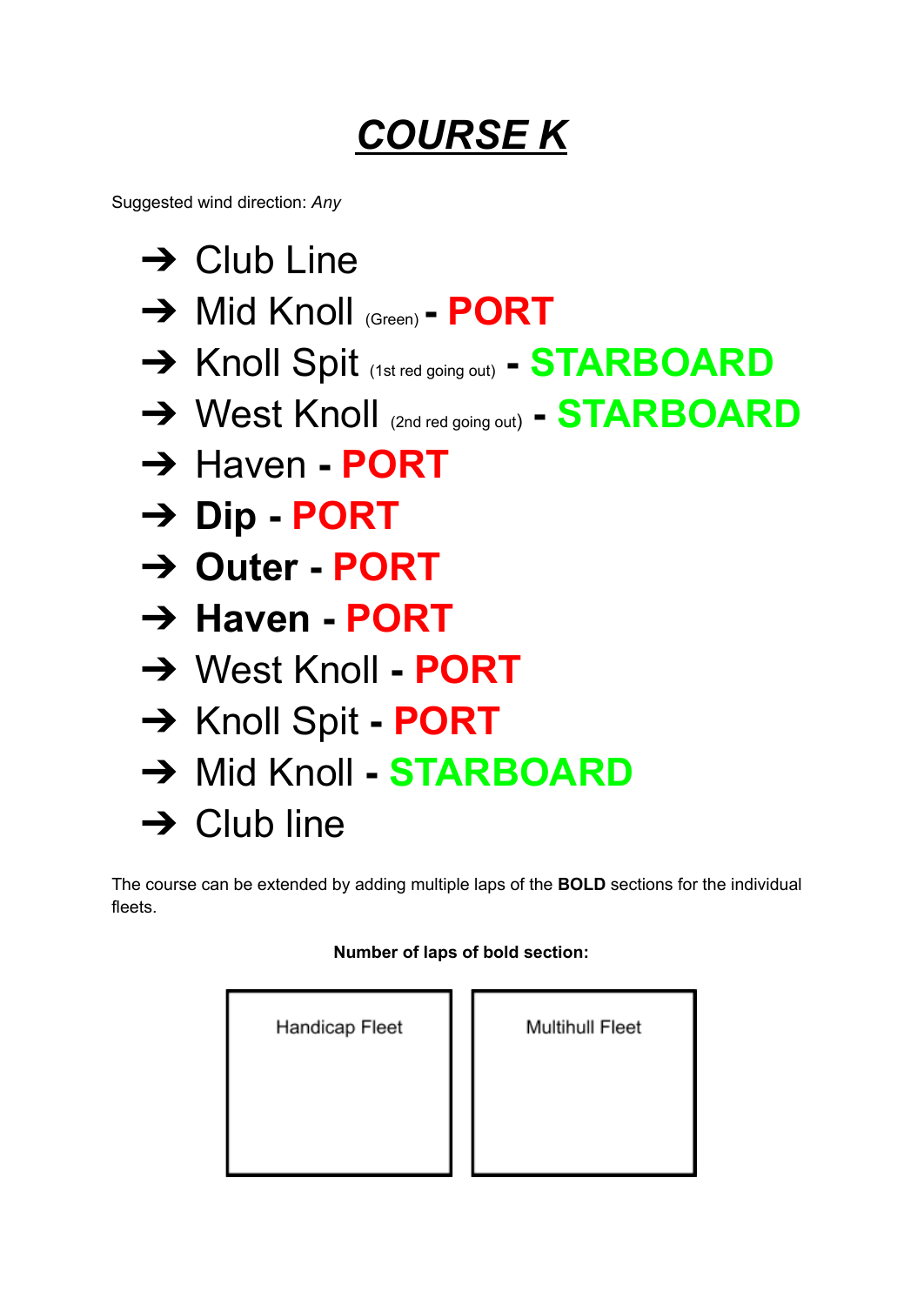# *COURSE L*

Suggested wind direction: *Any*

 $\rightarrow$  Club Line ➔ Mid Knoll (Green) **- PORT** ➔ Knoll Spit (1st red going out) **- STARBOARD** ➔ West Knoll (2nd red going out) **- STARBOARD** ➔ Haven **- STARBOARD** ➔ **Outer - PORT** ➔ **Dip - PORT** ➔ **Haven - PORT** ➔ West Knoll **- PORT** ➔ Knoll Spit **- PORT** ➔ Mid Knoll **- STARBOARD**  $\rightarrow$  Club line

The course can be extended by adding multiple laps of the **BOLD** sections for the individual fleets.

| Handicap Fleet | Multihull Fleet |
|----------------|-----------------|
|                |                 |
|                |                 |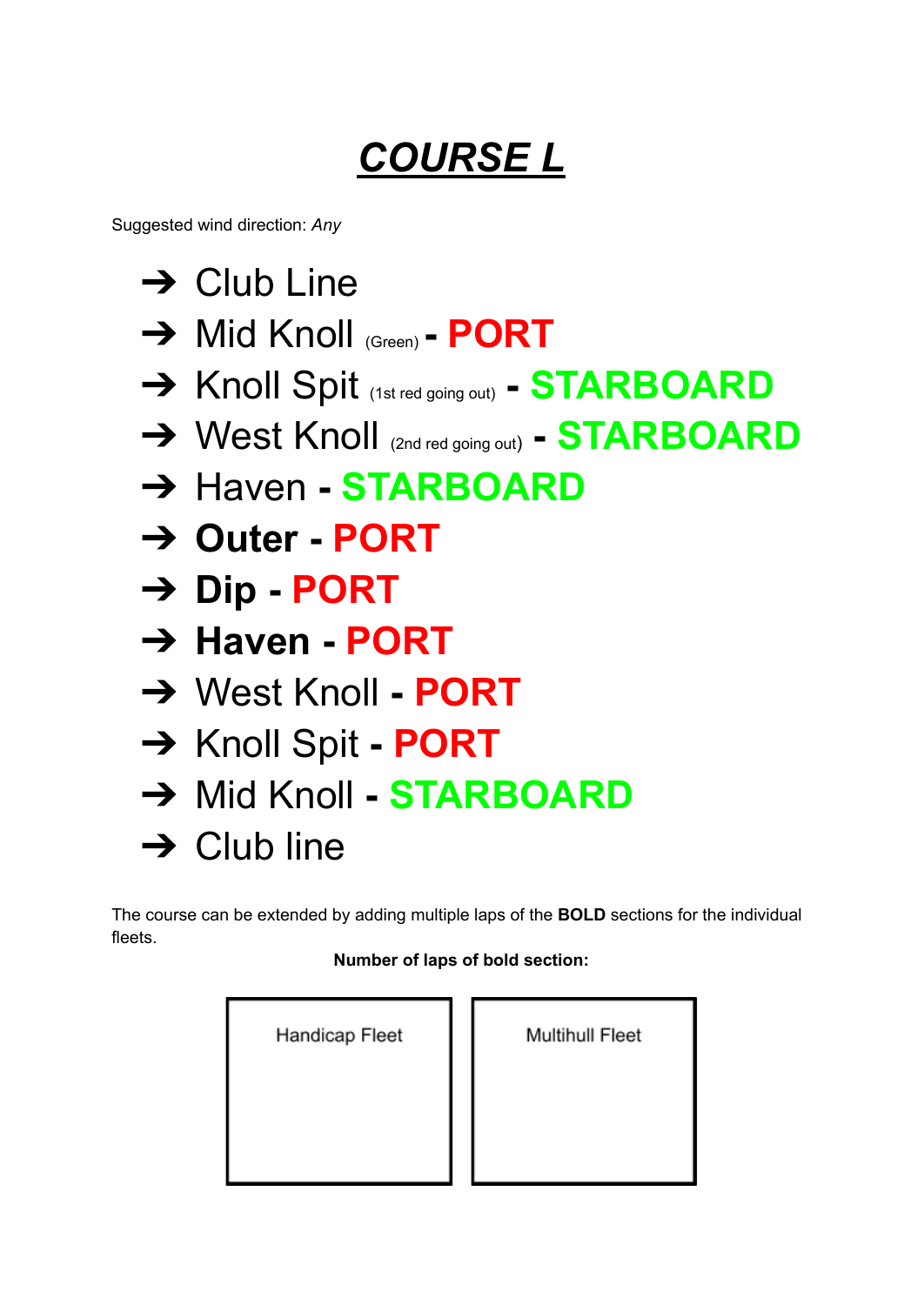## *COURSE M*

Suggested wind direction: NE/*SE*

- $\rightarrow$  Club Line
- ➔ Mid Knoll (Green) **- PORT**
- ➔ Knoll Spit (1st red going out) **- STARBOARD**
- ➔ West Knoll (2nd red going out) **- STARBOARD**
- ➔ **Haven - STARBOARD**
- ➔ **Outer - STARBOARD**
- ➔ Haven **- PORT**
- ➔ West Knoll **- PORT**
- ➔ Knoll Spit **- PORT**
- ➔ Mid Knoll **- STARBOARD**
- $\rightarrow$  Club line

The course can be extended by adding multiple laps of the **BOLD** sections for the individual fleets.

#### **Number of laps of bold section:**

| Handicap Fleet |  |  |  |  |
|----------------|--|--|--|--|
|                |  |  |  |  |
|                |  |  |  |  |

**Multihull Fleet**